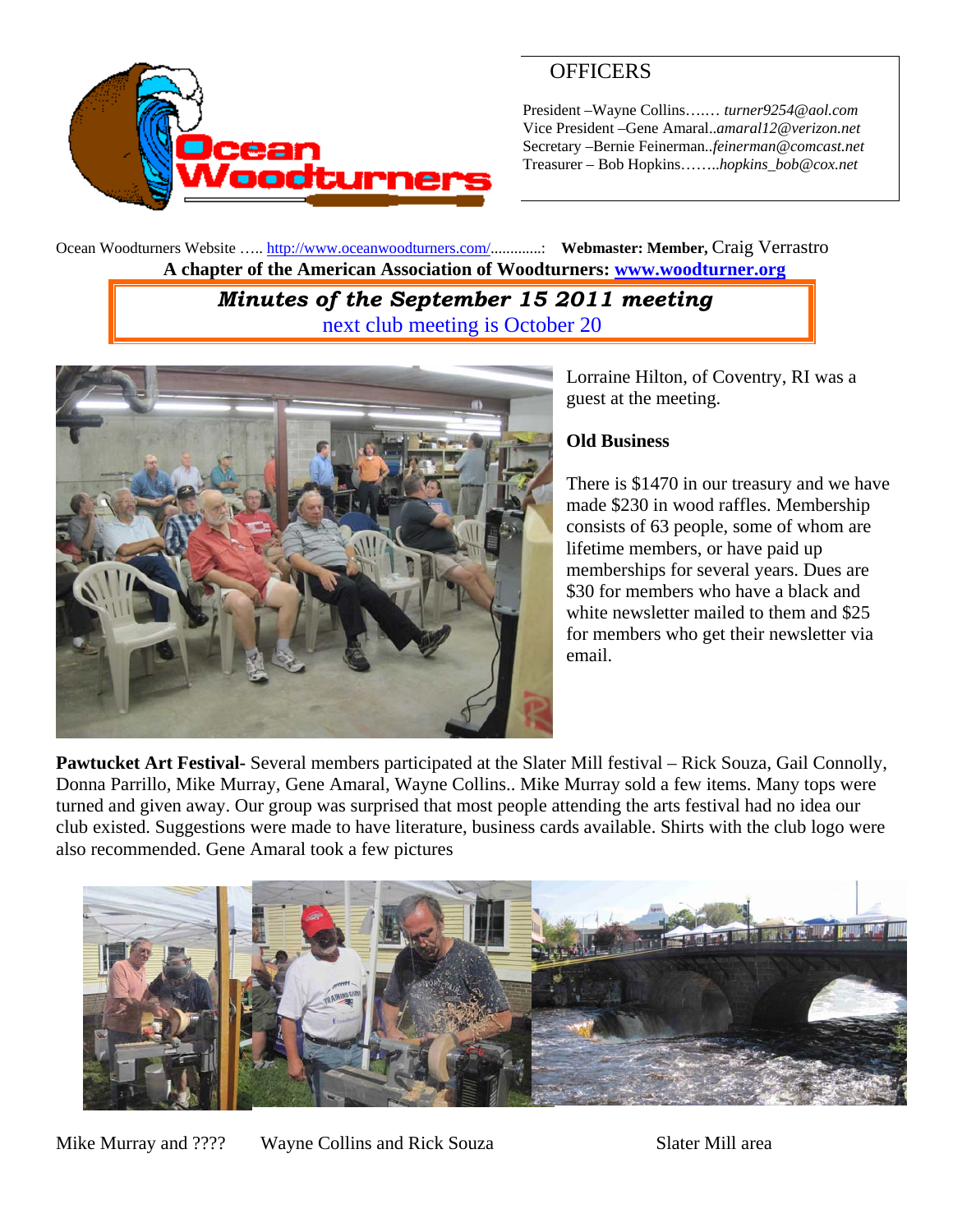

**Keeseh Studios** There was a site visit to Keeseh Studios on September 7. 14 out of the 34 attendees were members of our club. Cost of renting space at the studio for a meeting is still unknown The RI Woodworkers Guild is thinking of having alternate meetings at the Studio. We may have joint meetings with them at the Studio.

**Mentoring -** Donna Parrillo and Gail Connolly had a joint mentoring session at Donna's shop. Bill Smith and Rich Lemieux had a bowl coring session at Bill's shop during the summer. Other mentoring sessions are encouraged to take place.

#### **New Business**

.

**Club web site** Craig Verrastro asked members to review his proposed changes to the web site and contact him with suggestions and comments.. He mentioned that the page with George Nazareth's turnings often gets 25 hits/day on web site. Our 'regular' web site traffic hovers around the area of 15-20 hits per day. On the day of the Festival (Sep. 11th) traffic started to increase and has continued to climb each day since. The day before our club meeting, the site received 39 unique visitors, nearly twice as many as normal.

Craig is trying to build up the member's area with pictures and has offered to take pictures of peoples turnings if asked. Questions were raised about making members contact information available for people who wanted to contact turners whose work was of interest – no conclusion was reached on that topic.

Send any club related photos/ideas of interest to cverrastro@gmail.com

**Library** - Rich Lemieux resigned as Librarian and Gail Connolly volunteered to be the librarian. DVD's are stored at our meeting place and can be rented for 1\$/DVD/month.

**Demonstrators -** Paying demonstrators has come up several times and club members were asked for suggestions. Dave Eaton volunteered that CNEW has found that demonstrators get \$100 - \$150 per demonstration. Nigel Howe, a recent demonstrator, refused his fee and was given a several year membership in the club. Ray Johnson, refused his fee, but the club gave a donation to the Eagle Cane project which he accepted. After more discussion, the club agreed to pay club members \$50, and pay \$100 to non club members, for doing a demonstration at a club meeting.

Several suggestions were made for non-demonstrator meetings -

-Have an open shop studio meeting several times a year at different shops in the membership area

-Devote a meeting/year to a "round robin" of problems/solutions that people may have.

-Bring in a batch of mini lathes to the basement and have multiple turnings going on

-Not meet in July when the Cookie Factory closes for vacation.

**Business cards, shirts, etc..** Gene Amaral said he could print up cards on an as needed basis for a low fee using his computer and card stock. He will prepare some samples for review. Bernie Feinerman brought in an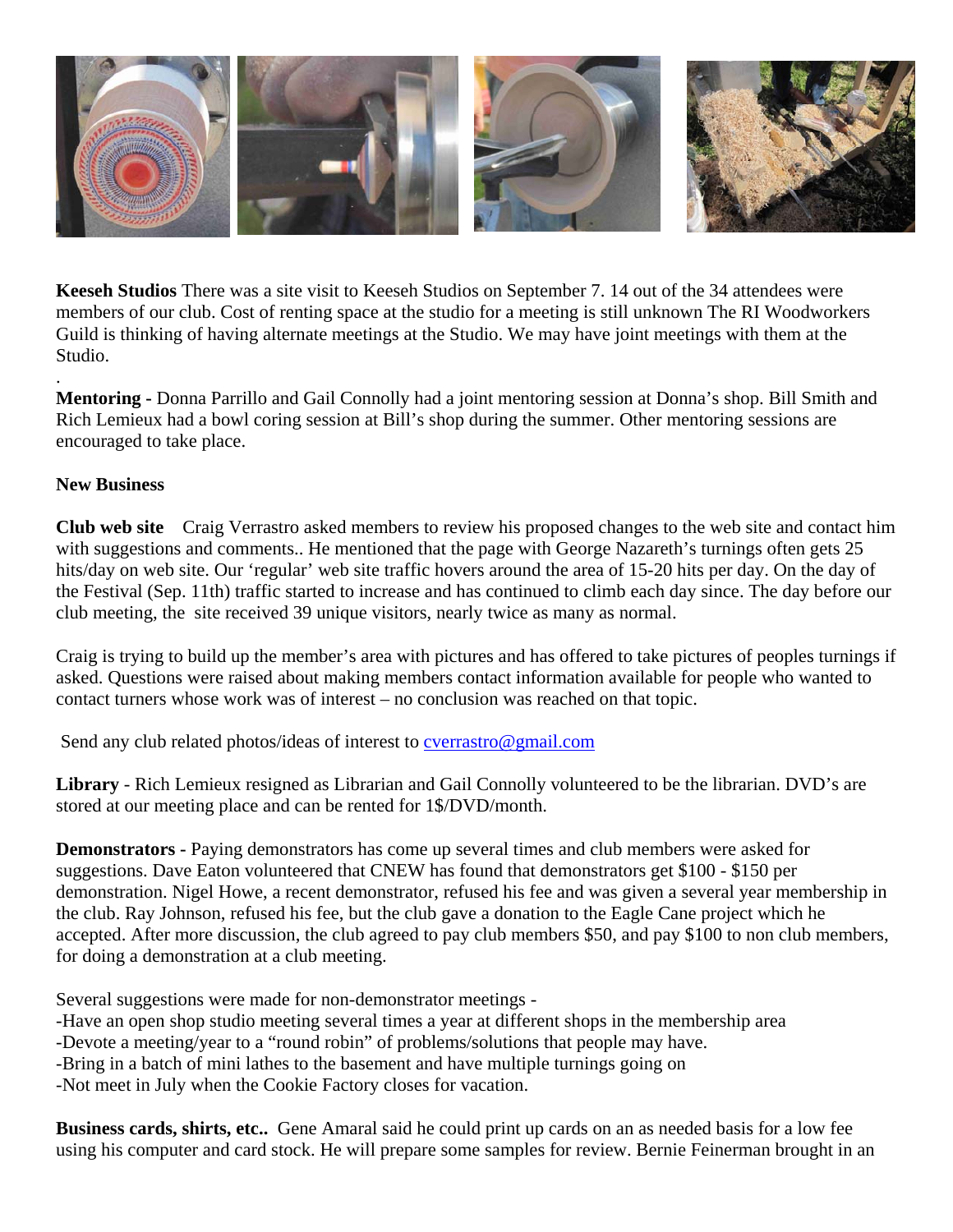embroidered golf shirt from the Mass. South Shore Woodturners. Anthony Scuncio will check into costs for shirts with embroidered club logo's with, & without, members names. Donna Parrillo will draw up some suggested membership forms

**Nominating committee** -Jeff Mee reminded the club that it is time to organize a nominating committee for electing officers for next year

**Challenge for October** – turn anything that is related to Halloween – magic wands, pumpkins, witches hat, etc.





Bill Smith showed plastic washers, made from a shopping bag, for use between the headstock and a chuck/faceplate



Mike Murray showed a Cherry Bowl



Bernie Feinerman showed a bowl of unknown wood that he was refinishing as part of a challenge for another club.

## **Demonstration**

Dave Eaton demonstrated how to make Streptohedrons and showed many examples. By gluing blocks of wood together, turning them into regular shapes, splitting the joint, twisting and regluing, it is possible to make interesting shapes. You must make sure the cross sectional area, when split, is a regular polygon or star. A scaled drawing and careful measurements are a must. Take two blocks of kiln dry wood of the exact same dimensions hold them together with double stick tape and add a glue block at one end to simplify mounting the object





Dave Eaton The Raw material Goodies for the club members to try